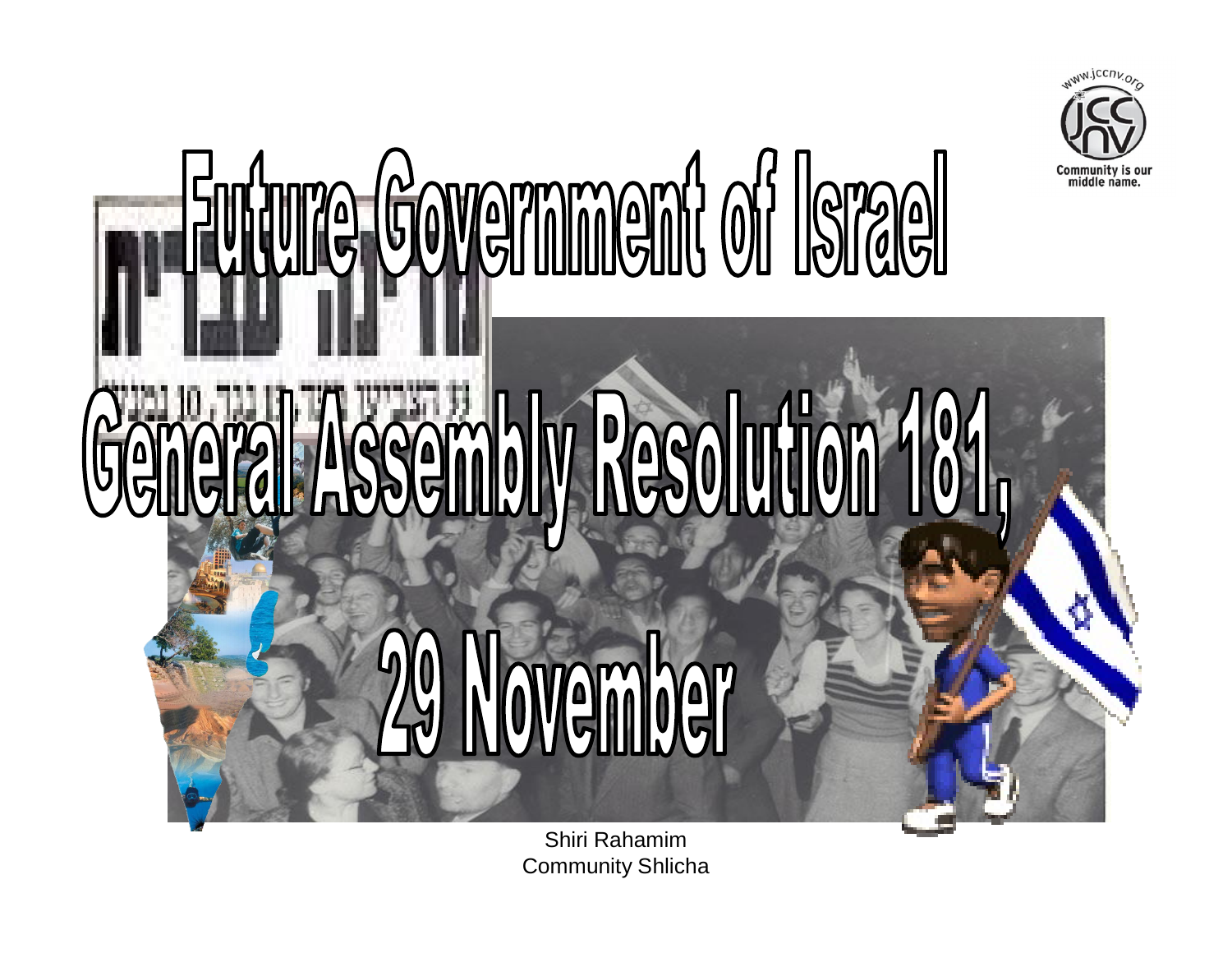



### **November 29**

The UN Assembly approves the recommendations of the UNSCOP Committee by a majority of more than two-thirds (33 for, 13 against and 10 abstentions) - an end to the British mandate in Israel, and the establishment of two states (Jewish and Arab) as well as an international zone in Jerusalem. The Jews in Eretz Israel and around the world rejoice; the Arabs threaten war.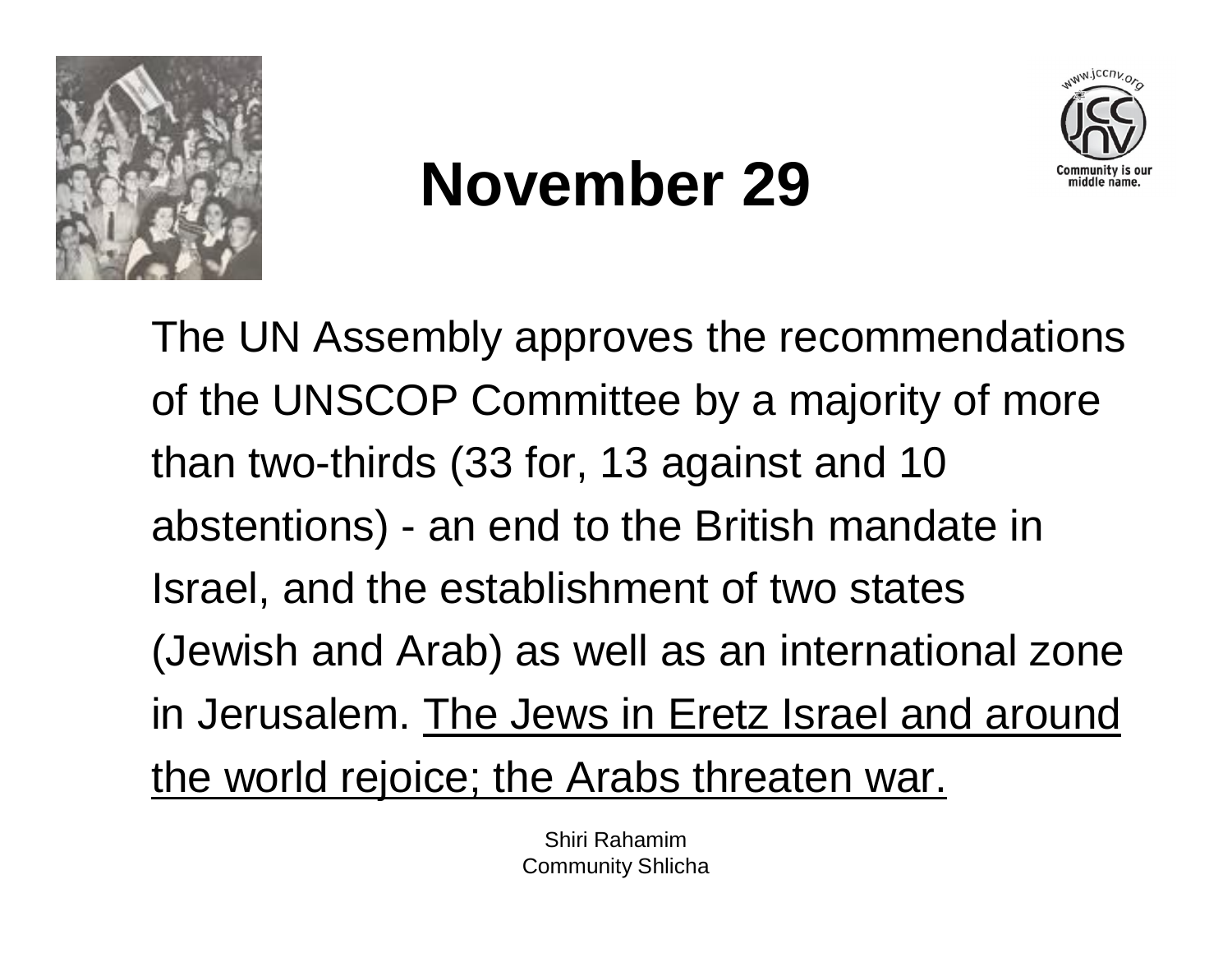### **Future Government of Israel, General Assembly Resolution 181 (II), 29 November 1947:**



The Ad-Hoc Committee approved the proposal of Partition with Economic Union, and on 29 November the Assembly approved the plan, with 33 votes in favour, 13 against, 10 abstentions, and one absent. A United Nations Palestine Commission was established to supervise implementation of the Resolution under the guidance of the Security Council. Here is the breakdown of the vote: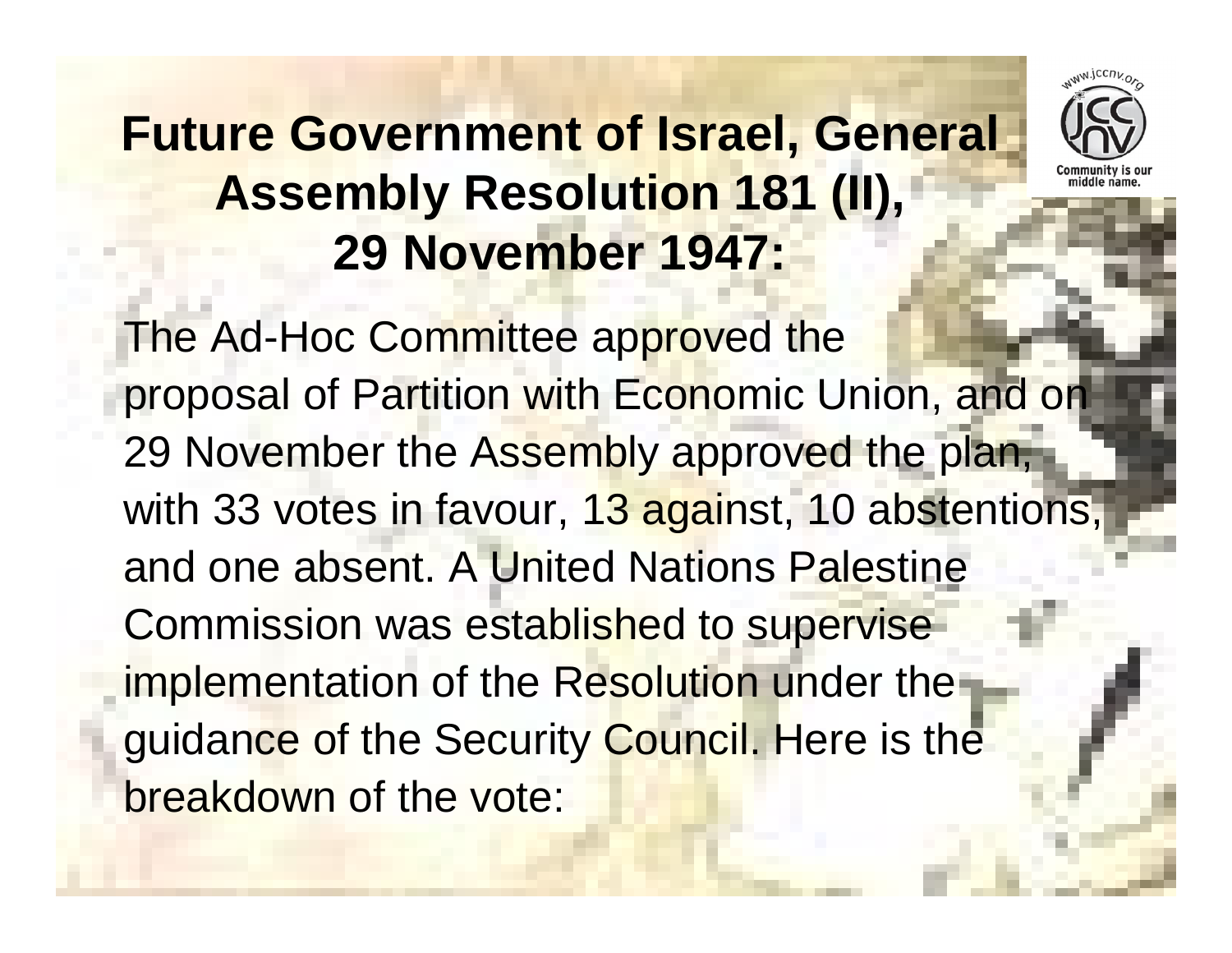**Yes**



Australia, Belgium, Bolivia, Brazil, Byelorussia, Canada, Costa Rica, Czechoslovakia, Denmark, Dominican Republic, Ecuador, France, Guatemala, Haiti, Iceland, Liberia, Luxembourg, Netherlands, New Zealand, Nicaragua, Norway, Panama, Paraguay, Peru, Philippines, Poland, Sweden, Ukraine, Union of South Africa, USSR, USA, Uruguay, Venezuela;

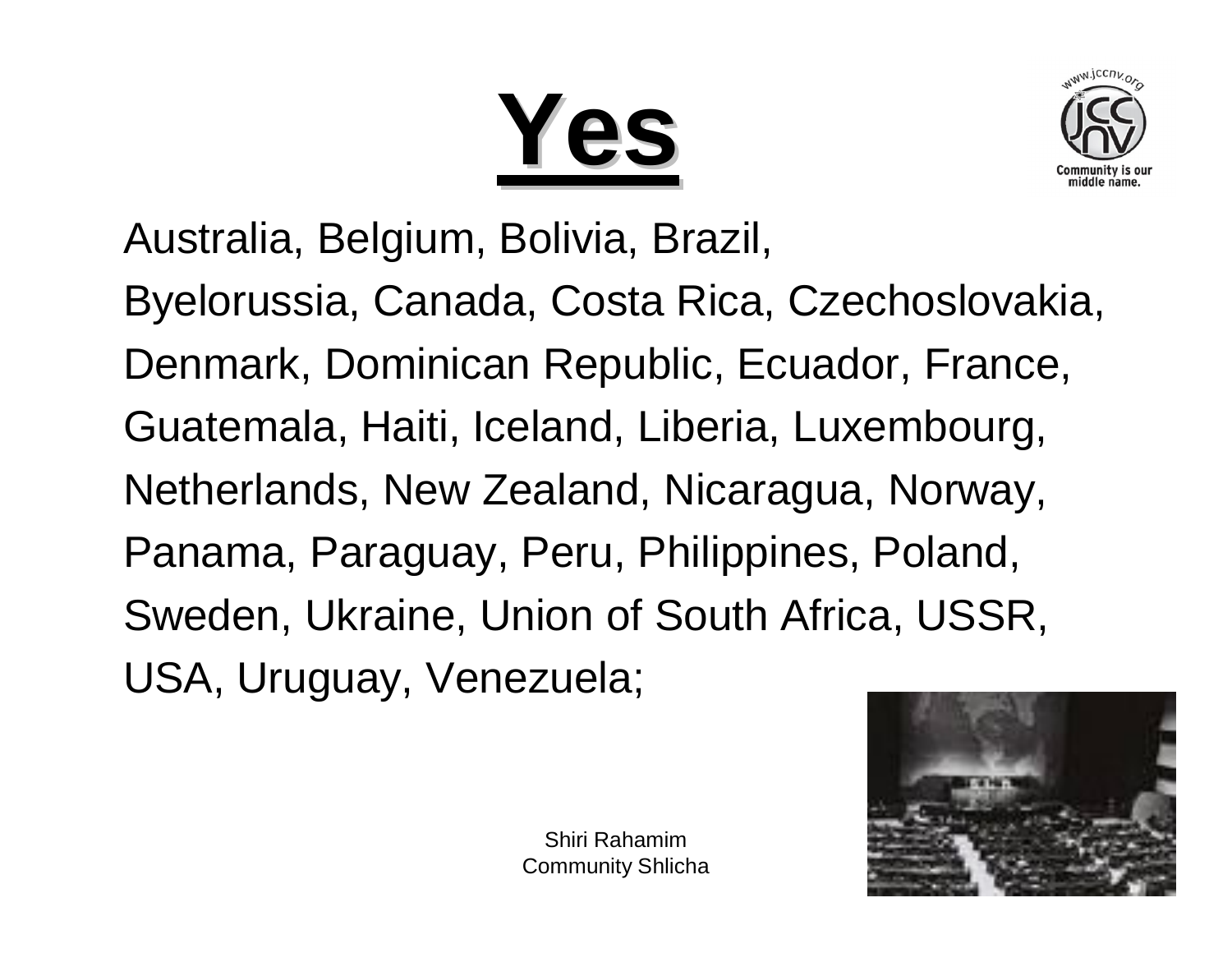

- *No - Afghanistan, Cuba, Egypt, Greece, India, Iran, Iraq, Lebanon, Pakistan, Saudi Arabia, Syria, Turkey, Yemen;*
- *Abstained - Argentina, Chile, China, Colombia, El Salvador, Ethiopia, Honduras, Mexico, United Kingdom, Yugoslavia;*

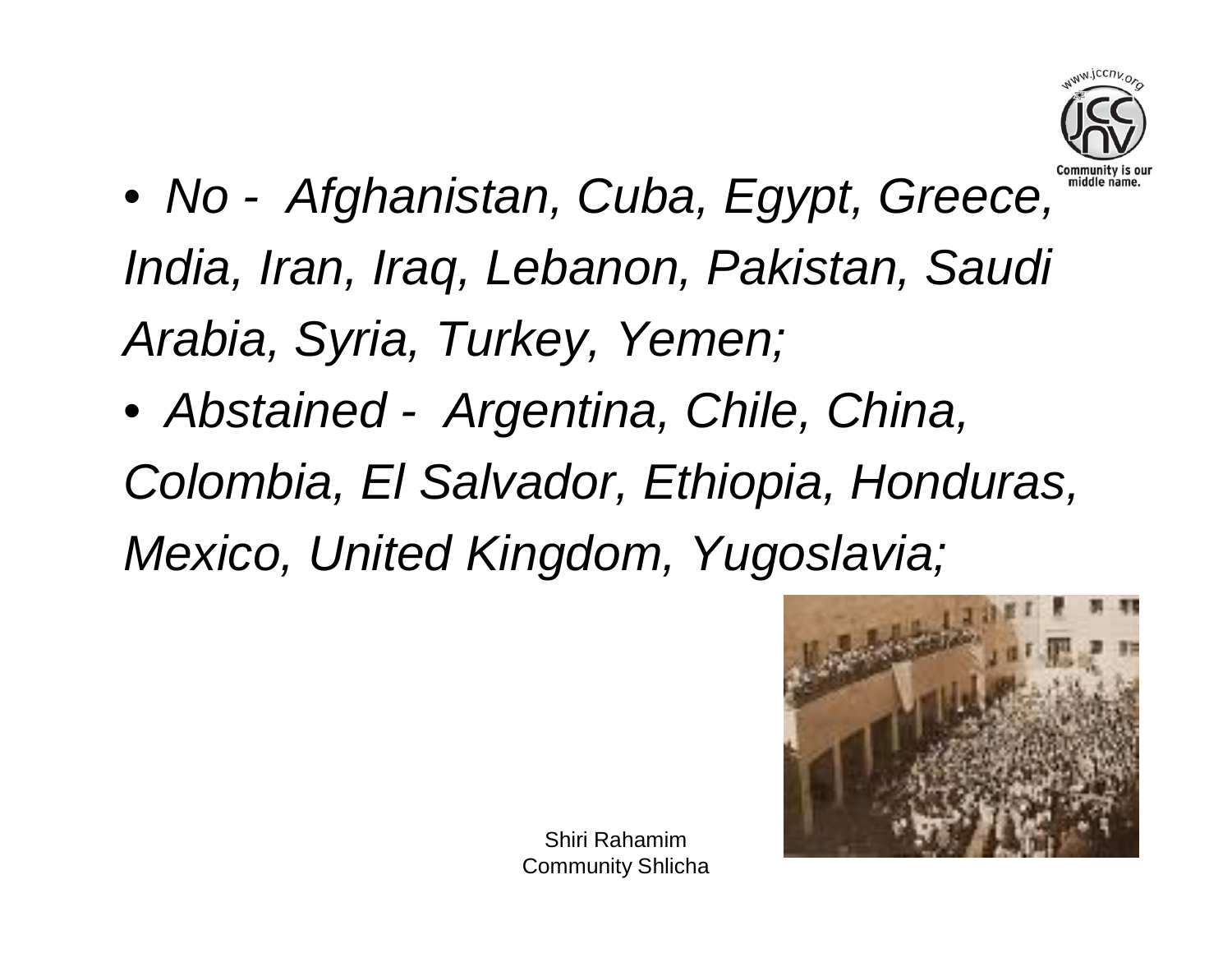## **The General Assembly**



 $\triangleq$  Having met in special session at the request of the mandatory Power to constitute and instruct a special committee to prepare for the consideration of the question of the future government of Palestine at the second regular session,

Having constituted a Special Committee and instructed it to investigate all questions and issues relevant to the problem of Palestine, and to prepare proposals for the solution of the problem, and

Having received and examined the report of the Special Committee (document A/364) including a number of unanimous recommendations and a plan of partition with economic union approved by the majority of the Special Committee,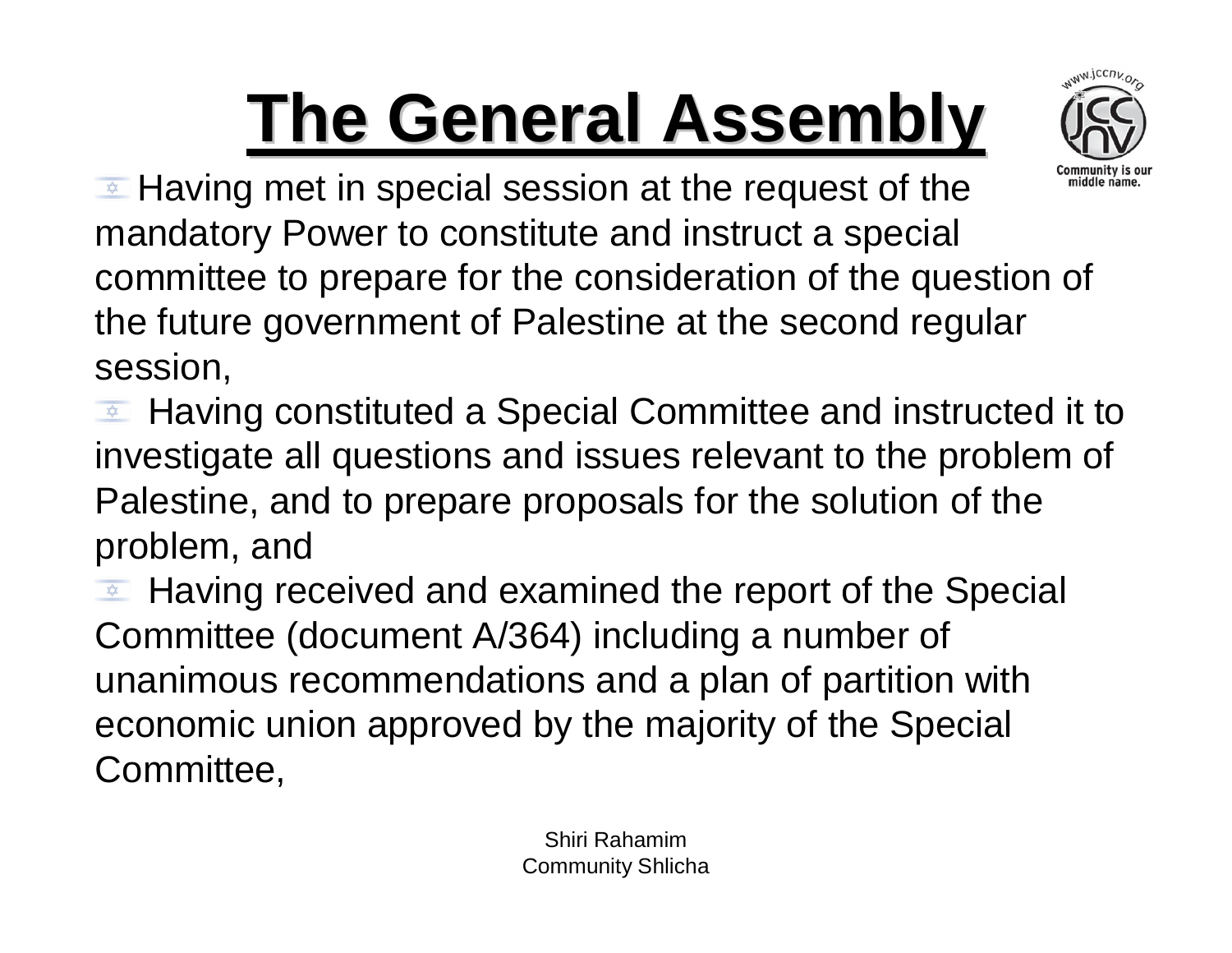

### **The General Assembly**

 $\bullet$  Considers that the present situation in Palestine is one which is likely to impair the general welfare and friendly relations among nations;

Takes note of the declaration by the mandatory Power that  $\frac{1}{2}$ it plans to complete its evacuation of Palestine by I August 1948;

Recommends to the United Kingdom, as the mandatory  $\frac{1}{2}$ Power for Palestine, and to all other Members of the United Nations, the adoption and implementation, with regard to the future government of Palestine, of the Plan of Partition with Economic Union set out below;